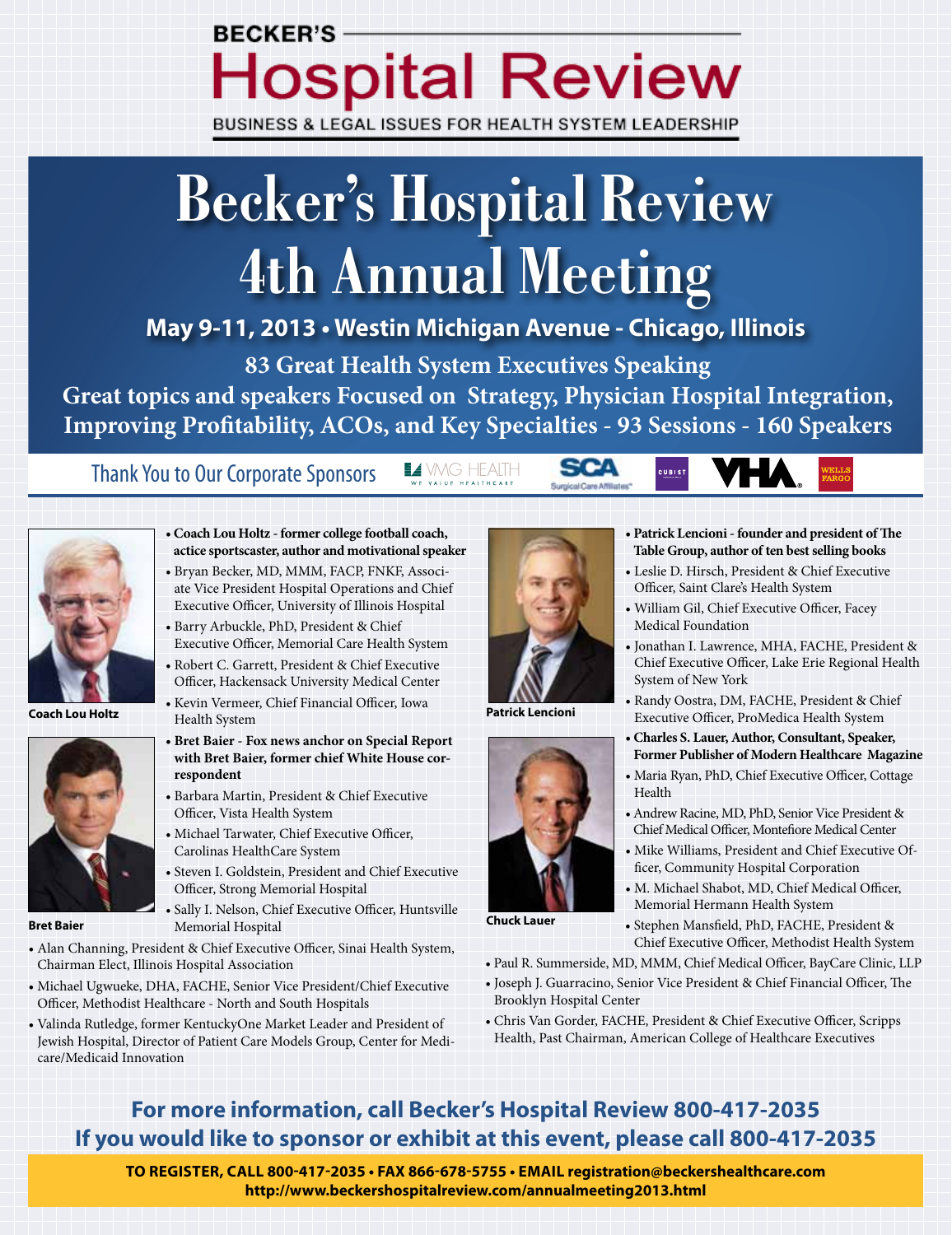# **Becker's Hospital Review Annual Meeting**

**83 Great Health System Executives Speaking Great topics and speakers Focused on Strategy, Physician Hospital Integration, Improving Profitability, ACOs, and Key Specialties**

This exclusive conference brings together hospital business and strategy leaders to discuss how to improve your hospital and its bottom line in these challenging but opportunity-filled times.

The best minds in the hospital field will discuss opportunities for hospitals plus provide practical and immediately useful guidance on ACOs, physician-hospital integration, improving profitability and key specialties.

- 1) Benefit from the efforts of Becker's Hospital Review to attract attendees and speakers that are among the smartest people in the hospital industry today.
- 2) Take discussion and thinking to the highest levels.
- 3) Access expert views from all sides of the hospital world.

# **For a free subscription to**  *Becker's Hospital Review***, call 800-417-2035.**

# **Program Schedule**

### **Conference – Thursday, May 9, 2013**

1:00 – 5:00 pm<br>5:00 – 7:00 pm Receptic Reception, Cash Raffles, Exhibits

### **Conference – Friday, May 10, 2013**

7:00 – 8:00 am Continental Breakfast 8:00 – 10:30 am General Sessions 10:30 - 10:45 am Networking break and exhibits 10:45 - 12:10 pm Sessions<br>
12:10 - 1:00 pm Network Networking lunch and exhibits 1:00 - 2:25 pm Sessions 2:25 - 2:55 pm Networking break and exhibits 2:55 - 5:15 pm Sessions 5:15 - 6:30 pm Networking reception and exhibits

# **Conference – Saturday, May 11, 2013**

8:15 - 12:00 pm Sessions

Continental breakfast 12:00 pm Meeting adjourns

### **Thursday, May 9, 2013**

11:30 – 4:30 PM – Registration and Exhibitor Set up

Concurrent Sessions

#### 1:00 – 1:40 PM

#### **A. The Best Ideas for High Performing Hospitals Now**

Pamela Stoyanoff, MBA, CPA, Executive Vice President - Chief Operating Officer, Methodist Health System, Chris Jones, Vice President, Strategy and Business Development, Catholic Health Initiatives, Leslie Hirsch, President and Chief Executive Officer, Saint Clare's Health System and Robert C. Garrett, President & Chief Executive Officer, Hackensack University Medical Center moderated by Charles S. Lauer, Author, Consultant, former publisher of Modern Healthcare Magazine

#### **B. Key Financial and Alignment Strategies**

Gary Weiss, Chief Financial Officer, NorthShore University HealthSystem, Kevin Vermeer, Chief Financial Officer, Iowa Health System, James Caillouette, MD, Surgeon in Chief, Hoag Orthopedic Institute, and Chuck Stokes, System Chief Operating Officer, Memorial Hermann Health System, moderated by Paula Lovell, President, Lovell Communications

#### **C. How Should a System Evaluate Its Physician Alignment Strategy**

Randy Oostra, DM, FACHE, President and Chief Executive Officer, ProMedica Health System

#### **D. How Alignment Strategies Impact Quality of Care**

James Stone, MD, MBA, CMI, Medical Director - Surgery/EMS/EDI/Trauma, Page County Medical Examiner/Special Investigator, Clarinda Regional Health Center and Bruce G. Pitts, MD, Chief Medical Officer, Sanford Health

#### **E. Orthopedic Focused Co-Management and Bundled Payment Initiatives**

Sean McNally, Chief Executive Officer, Moore Clinic, Larry Taylor, President & Chief Executive Officer, Practice Partners in Healthcare

#### **F. Doctors are Different, How Doctors Think**

Jeff Leland, Chief Executive Officer, Blue Chip Surgical Center Partners

#### **G. Hospital-Physician Alignment Closing Healthcare Organizations' Capabilities Gap**

Jill Schwieters, President, Pinstripe Healthcare

1:45 – 2:25 PM

#### **A. Strategy - Thinking 5 Months and 5 Years Into the Future**

Nancy Vish, President & Chief Nursing Officer, Baylor Heart and Vascular Hospital, Linda Hoff, Chief Financial Officer, Meriter Health Services, President & Chief Executive Officer, Physicians Plus Insurance Corporation, Barbara Martin, President and Chief Executive Officer, Vista Health, Javon Bea, President and Chief Executive Officer, Mercy Health System, Andrew Racine, MD, PhD, Senior Vice President & Chief Medical Officer, Montefiore Medical Center, Moderated by Scott Becker, JD, CPA, McGuireWoods LLP

#### **B. Protecting and Preserving the Community**

**Hospital - Immediate Action for Future Success** Mike Williams, President and Chief Executive Officer, Community Hospital Corporation

#### **C. Physician Alignment: Working Together to Coordinate Care and Drive Value**

Daniel J. DeBehnke, MD, MBA, Interim Chief Executive Officer, Medical College Physicians, Medical College of Wisconsin, Richard Ferrans, MD, ScM, System Vice President Clinical Integration and Accountable Care, Presence Health, Craig Rhyne, MD, Chief Medical Officer, Covenant Health and Michael Piver, Director Strategic Integration for Surgical Services, Tanner Health System, Moderated by Michael Glick, Senior Manager, Blue & Co., LLC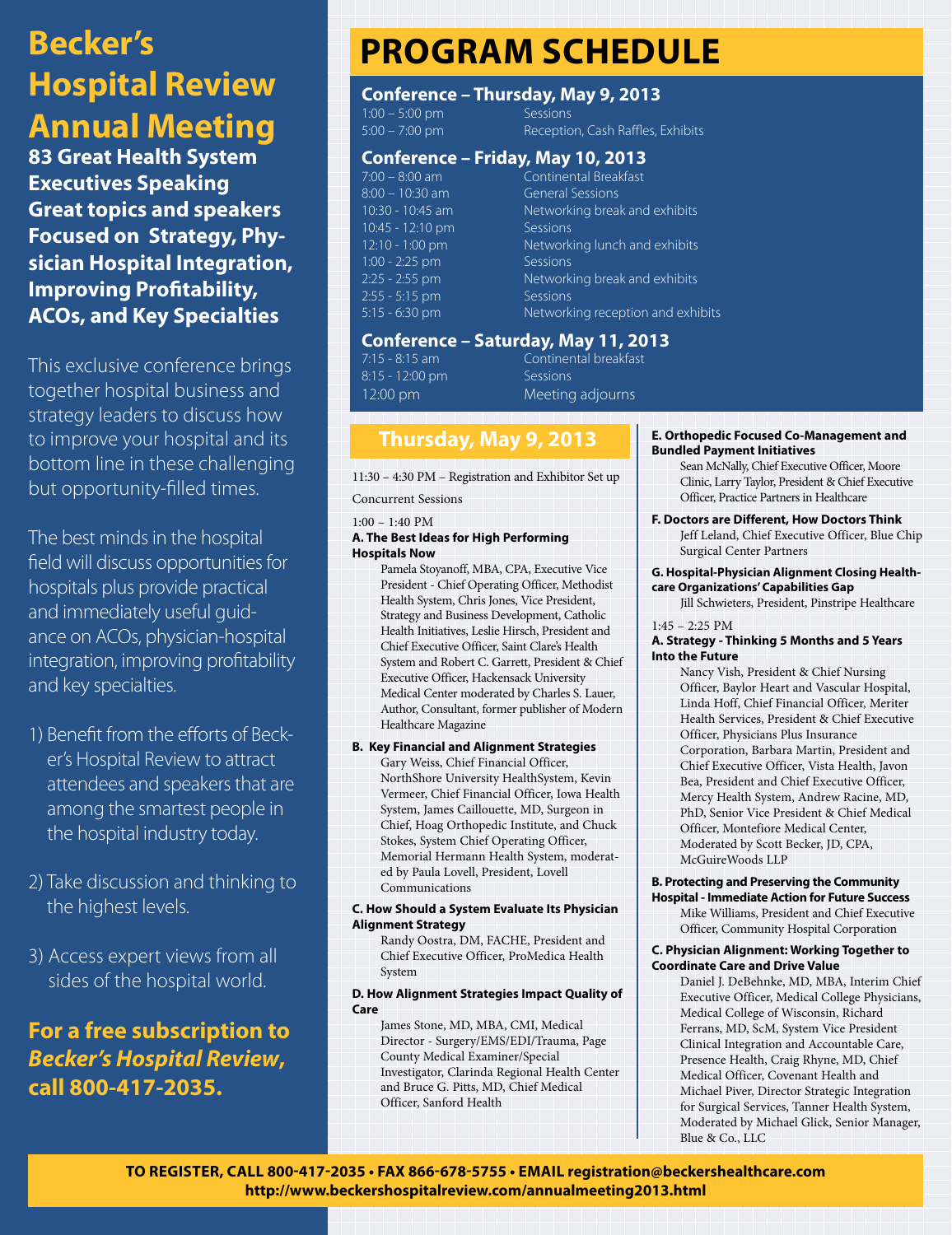**D. Creating a Best in Class Perioperative Service Line Under Accountable Care and Value Based Purchasing**

Jeff Peters, President & Chief Executive Officer, Surgical Directions

#### **E. Evaluating the Supply and Demand of Physician Market Strategies and National Trends**

Kurt Mosley, Vice President of Strategic Alliances, Merritt, Hawkins & Associates, moderated by TBD

#### **F. Key Considerations in a Co-Management Arrangement**

Dean Thomas, Vice President of Clinical Service Lines, Scottsdale Healthcare, and Robert A. Minkin, MBA, FACHE, The Camden Group, moderated by Virginia S. Tyler, Vice President, The Camden Group

#### **G. The Impact of Health Exchanges on Revenue and Value**

Bill Woodson, Senior Vice President, Sg2

#### 2:30 – 3:10 PM

#### **A. Physician Alignment Strategies, Co Management Joint Ventures, Employment and More**

Randy Oostra, DM, FACHE, President & Chief Executive Officer, ProMedica Health System, Sally I. Nelson, Chief Executive Officer, Huntsville Memorial Hospital and Todd Mello, ASA, AVA, MBA, Partner & Founder, HealthCare Appraisers, Inc, Brian Silverstein, MD, Managing Director, GCG, Executive Product Strategist, xG Health Solutions, Geisinger Health System, moderated by Lindsey Dunn, Editor in Chief, Becker's Hospital Review

#### **B. Benchmarking and Assessing the Financial Strength of a Hospital**

Ben Dunford, Chief Financial Officer, Texas Regional Center at Sunnyvale, Joseph J. Guarracino, Senior Vice President & Chief Financial Officer, The Brooklyn Hospital Center, James Garvey, Director, Health Care Operational Consulting, Wipfli, Dennis P. Hesch, Executive Vice President and Chief Financial Officer, The Carle Foundation, moderated by Adam Lynch, Vice President, Principle Valuation, LLC

#### **C. The Latest and Greatest in Pay for Performance & ACOs**

Jen Johnson, CFA, Partner, VMG Health

#### **D. One Leading Health System's Journey to High Performance and Improvements in Quality and Patient Safety**

M. Michael Shabot, MD, Chief Medical Officer and Chuck Stokes, MHA, FACHE, System Chief Operating Officer, Memorial Hermann Health System

#### **E. Supply Side and Improvements in Purchasing**

Donna Worsham, Senior Vice President, National Surgical Hospitals and Doug Golwas, Senior Vice President, Medline Industries, Inc., Richard Kunnes, MD, Managing Principal & Chief Executive Officer, The Sevenex Group, Jeffrey McLaren, Managing Director, Huron Healthcare, moderated by Bob Herman, Editor, Becker's Hospital Review

#### **F. Physician Integration**

Javon Bea, President and Chief Executive

Officer, Mercy Health System, and Alice King, Senior Consultant, Towers Watson

#### **G. Advanced Analytics and its Role in**

#### **Transforming Health Care**

David Costello, PhD, Chief Analytics Officer, Press Ganey

#### 3:15 – 4:00 PM

#### **A. The Best Ideas for ACOs, PHOs and Shared Savings Agreements**

Scott Sarran, MD, MM, Chief Medical Officer, Government Programs, Health Care Service Corporation, Michael A. Kasper, Chief Executive Officer, DuPage Medical Group, Michael Englehart, President, Advocate Physician Partners, M. Michael Shabot, MD, Chief Medical Officer, Memorial Hermann Health System, moderated by Scott Becker, JD, CPA, Partner, McGuireWoods LLP

#### **B. The Capital Market View of the Hospital Industry**

Jeff Taylor, Chief Financial Officer, St. Luke's Health System, Michael Tretina, CPA, FHFMA, FACHE, Vice President and Chief Financial Officer, Mary Greeley Medical Center, and Peter S. Myhre, Senior Vice President, Wells Fargo Equipment Finance, moderated by Claudia Gourdon, Senior Vice President, National Marketing Manager, Healthcare Finance Group

#### **C. Physician Employment: The Best Tactics and Ideas to Improve Operational and Financial Performance**

Bill Breen, Senior Vice President, Physician Alignment, Methodist Healthcare, Imran Andrabi, MD, Senior Vice President and Chief Physician Executive Officer, Mercy Health Partners, moderated by Kate Carow, MB, FACHE, Principal, Carow Consulting

#### **D. Engaging Physicians in the Patient Experience**

Nancy Vish, President & Chief Nursing Officer, Baylor Heart and Vascular Hospital

#### **E. Orthopedics and Spine - The Best Opportunities and Biggest Threats**

Jeff Leland, Chief Executive Officer, Blue Chip Surgical, Bill Munley, Vice President Orthopedics and Professional Services, and Allen Marsh, FACHE, Ortho/Neuroscience/ Surgery Service Line Director, CaroMont Health, Bon Secours St. Francis Health System, moderated by Helen Suh, Associate, McGuireWoods LLP

#### **F. Key Strategies for Improving Revenue Cycle Performance**

Russell Gardner, Director of Revenue Cycle, Mary Free Bed Rehabilitation Hospital, and Kelly Utley, Chief Financial Officer, Sidney Regional Health Center, moderated by Peter Cunningham, Chief Executive Officer, CCO Partners

#### 4:00 – 5:00 PM – KEYNOTE

#### **The Advantage: Why Organizational Health Trumps Everything Else in Business**

Patrick Lencioni, Founder and President of The Table Group, Author of Ten Best Selling Books

5:00 – 7:00 PM Networking Reception, Cash Raffles and Exhibits

### **Friday, May 10, 2013**

7:00 – 7:50 AM – Registration and Continental Breakfast

7:50 – 8:00 AM – Introductions

#### 8:00 – 8:50 AM – KEYNOTE

**Winning Every Day – A Game Plan for Success** Lou Holtz - former College Football Coach, Active Sportscaster, Author and Motivational Speaker

#### 8:55 – 9:40 AM – KEYNOTE PANEL **Hospitals and The Next Four Years, Where Should Leadership Focus Their Energies?**

Paul R. Summerside, MD, MMM, Chief Medical Officer, BayCare Clinic, LLP, Stephen Mansfield, PhD, President and Chief Executive Officer, Methodist Health System, Ruth W. Brinkey, FACHE, Chief Executive Officer, KentuckyOne Health, JP Gallagher, FACHE, Chief Operating Officer, NorthShore University HealthSystem, moderated by Bret Baier, Fox News anchor on Special Report with Bret Baier, former chief White House correspondent

#### 9:45 – 10:30 AM – KEYNOTE PANEL

#### **The Best Opportunities and Biggest Threats to Hospitals and Health Systems**

Barry Arbuckle, PhD, President & Chief Executive Officer, MemorialCare Health System, Daniel Slipkovich, Chief Executive Officer, Capella Healthcare, and Sandra Bruce, President and Chief Financial Officer, Presence Health and moderated by Brett Baier, Fox News anchor on Special Report with Bret Baier, former chief White House correspondent

10:30 – 10:45 AM - Networking Break and Exhibits

#### 10:45 – 11:25 AM

#### **A. Redesigning Healthcare to Meet New Expectations**

Michael Tarwater, Chief Executive Officer, Carolinas HealthCare System

#### **B. Key Issues in Hospital and Health system Consolidation and Affiliation**

Tim Rice, Chief Executive Officer, Cone Health, Daniel M. Cain, Co-Founder, New York, Cain Brothers & Company and Joseph R. Lupica, Chairman, Newpoint Health, moderated by Barton C. Walker, Partner, McGuireWoods LLP

#### **C. Best Practices for Designing ACO Financial Systems**

Daniel J. Marino, President & Chief Executive Officer, Health Directions, LLC

#### **D. Implementing ERM in Alignment with Strategic Planning Process**

Charles Kolodkin, Executive Director, Enterprise Risk and Insurance, The Cleveland Clinic, Kreg Weigand, Partner, KPMG LLP, Tom Twinem, CPA, CIA, CHC, CFE, Director Corporate Compliance, Children's Hospital and Health System, moderated by Matthew Slife, Senior Project Manager, Financial Planning-Performance Improvement, The Cleveland Clinic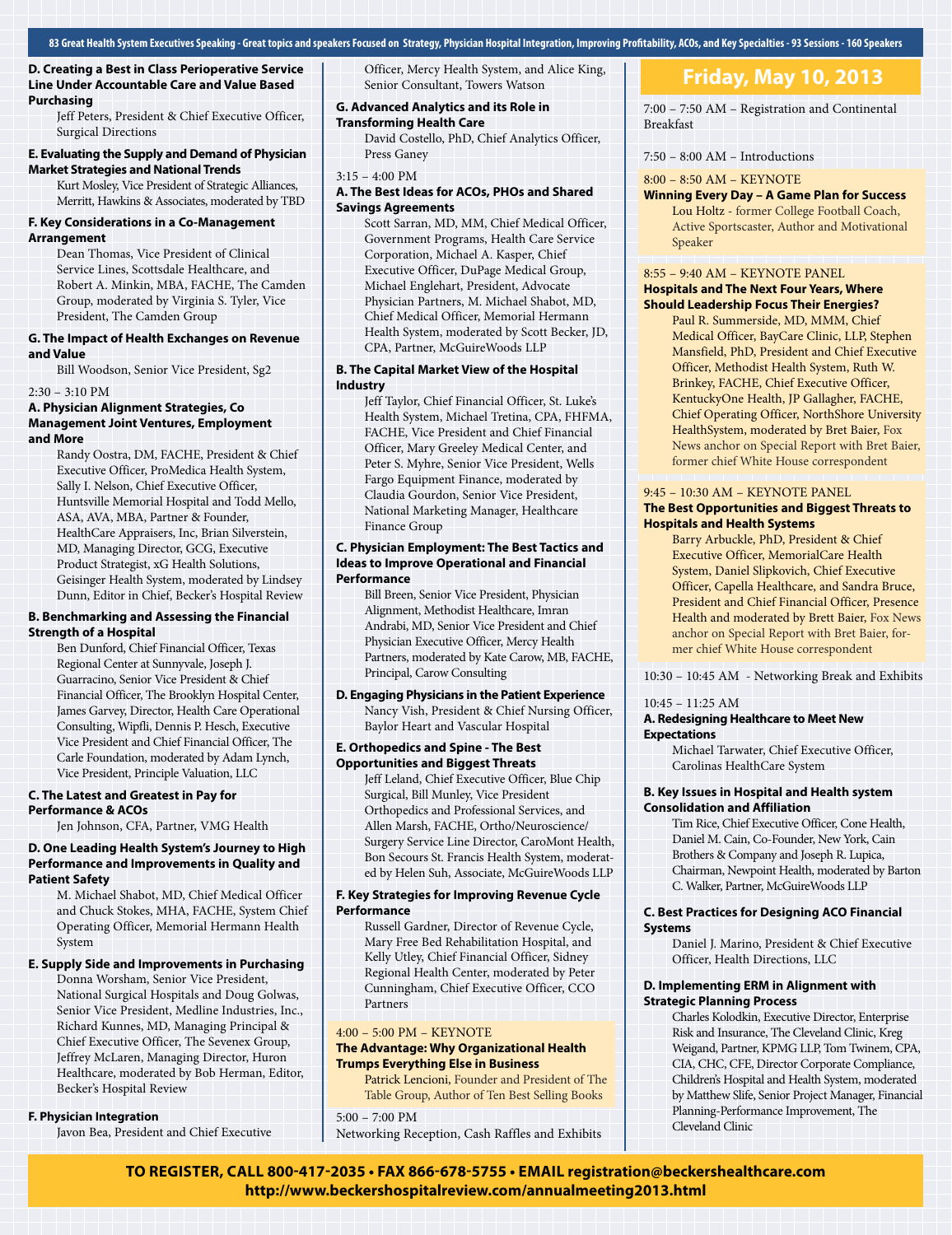**83 Great Health System Executives Speaking - Great topics and speakers Focused on Strategy, Physician Hospital Integration, Improving Profitability, ACOs, and Key Specialties - 93 Sessions - 160 Speakers**

#### **E. Improving Revenue Cycle Performance at Intermountain During an Era of Change**

Carol Conley, Director, Audit and Compliance, CoxHealth

#### **F. Commonly Overlooked Revenue Sources: How to Identify, Prioritize and Collect with the Least Amount of Risk**

Bruce Shapiro, Senior Vice President of Operations, CCS Revenue Cycle Management, Vince Pryor, Chief Financial Officer, Edward Hospital, Tyler Dunlap, Vice President, Business Development, Managed Care Advisory Group, moderated by Scott Christiansen, President, CCO Healthcare Partners

#### **G. Case Studies in Physician Integration Success**

Lani Berman, MBA, Vice President, Performance Services and Donald L. Hicks, Senior Principal, Physician Strategies and Services, VHA, Inc.

#### 11:30 – 12:10 PM

#### **A. The Key Financial and Physician Alignment Issues Facing Large Health Systems and Hospitals**

Steven I. Goldstein, President and Chief Executive Officer, Strong Memorial Hospital, Chris Van Gorder, FACHE, President & Chief Executive Officer, Scripps Health, Past Chairman, American College of Healthcare Executives, moderated by Charles S. Lauer, Author, Consultant, former publisher of Modern Healthcare Magazine

#### **B. Key Thoughts on Planning and Budgeting in Times of Uncertainty**

John Zell, CPA, Vice President of Finance and Chief Financial Officer, OSF St. Joseph Medical Center, John Vazquez, MD, Chairman, Department of Anesthesia, Chief Medical Officer, Sinai Medical Group, Janice E. Nevin, MD, MPH, Chief Medical Officer, Christiana Care Health System, Moderator, Ken Perez, Senior Vice President of Marketing and Director of Healthcare Policy, MedeAnalytics

#### **C. Engaged Physicians Can Put You in the Top Performing Tier of Hospitals**

Laura Dollison, MD, FACEP, Senior Vice President, TeamHealth East

#### **D. Physician Compensation in a Value Based World**

James Slaggert, Vice President of Operations, Physician Practice Management, Catholic Health Initiatives, David A. DiLoreto, System Senior Vice President, Chief Medical Officer, Presence Health, moderated by Mary J. Witt, Senior Vice President, The Camden Group

#### **E. Why Do Hospitals Prefer to Own 50% of an ASC Joint Venture vs. 100% of an HOPD?**

Tom Mallon, Chief Executive Officer and Founder, and Jeffrey Simmons, Chief Development Officer, Regent Surgical Health

#### **F. Cultural Transformation - How Cultural Change is Critical to making Alignment Strategies Successful**

Arturo Polizzi, Chief Human Resource Officer, Promedica Health System

#### **G. Redefining the Patient Experience**

Deirdre Mylod, PhD, Executive Director, Institute for Innovation, Senior Vice President, Research & Analytics, Press Ganey

#### **12:10 – 1:00 PM – Networking Lunch and Exhibits**

#### 1:00 – 1:40 PM

#### **A. Key Issues for Academic Medical Centers**

Eric S. Williams, MD, Executive Vice President, Academic Affairs, Director, Cardiovascular Service Line, Indiana University Health, Bryan Becker, MD, MMM, FACP, FNKF, Associate Vice-President, Hospital Operations and Chief Executive Officer, University of Illinois Hospital, moderated by Scott Becker, JD, CPA, Partner, McGuireWoods LLP

#### **B. Physician Employment - Current Physician Compensation Trends and Considerations for Establishing FMV**

 Jim D. Carr, ASA, MBA, Partner, HealthCare Appraisers, Inc.

#### **C. Outpatient Strategies in a Competitive Market** Brent Lambert, MD, FACS, President and

Founder, Ambulatory Surgical Centers of America **D. Key Practices to Improve Infection Rates and** 

## **Clinical Quality**

Marion Martin, Chief Operating Officer, The Center for Quality, Innovation & Patient Safety

#### **E. GI Focused Joint Ventures - Why They Can Make Sense for Hospitals**

John Poisson, Executive Vice President & Strategic Partnerships Officer, Physicians Endoscopy, and Adam Henick, Senior Vice President of Ambulatory Care, Continuum Health Partners

#### **F. Accessing Capital in the New Normal**

Steven W. Kennedy, Jr., Senior Vice President, Lancaster Pollard

#### **G. Waste Not, Want Not - A Mandate for Reform**

Michael Gallup, President & Chief Operating Officer, TeleTracking Technologies, Inc. and Dina Pilipczuk, Assistant Vice President, Nursing, Finance and Resource Management, Rush University, Amy Christenbury, MHA, ATC, Project Coordinator, Nursing Finance & Resource Management, Adjunct Faculty, Health Systems Management, Rush University, Shonda W. Morrow, MS, RN, JD, Director of Nursing Resource Management, Rush University Medical Center

#### 1:45 – 2:25 PM

#### **A. Core Strategies to Succeed as an Independent Hospital - Can a Hospital Stay Independent?**

Sally I. Nelson, Chief Executive Officer, Huntsville Memorial Hospital, Alan Channing, President & Chief Executive Officer, Sinai Health System, and W. Terry Howell, Ed.D, Senior Vice President, MedAssets, moderated by David Jarrard, President and Chief Executive Officer, Jarrard Phillips Cate & Hancock

#### **B. Charting a Clear Course in Rough Seas - A New Perspective on Hospital and Health System Strategy**

Sanjay Saxena, MD, Vice President & Partner, North American Hospital & Health Systems Practice Co-Leader, Booz & Company (N.A.) Inc.

#### **C. Tiered Networks, Tight Alignment: The Opportunity in Health Care Reform**

Allen Marsh, FACHE, Ortho/Neuroscience/ Surgery Service Line Director and Daniel Tuffy, Service Line Director - Cardiac Services, CaroMont Health

**D. Key Steps to Improve and Measure Clinical Outcomes**

#### Maria Ryan, PhD, Chief Executive Officer, Cottage Hospital

#### **E. Hospital Acquisitions of ASCs**

Luke Lambert, CFA, CASC, Chief Executive Officer, Ambulatory Surgical Centers of America

#### **F. Evaluating the ROI of a Strong Hospitalist Program**

Robert Bessler, MD, Chief Executive Officer, Sound Physicians

#### **G. New Partnership Opportunities for Hospitals, Insurers and Physician Practices**

Farzan, Bharucha, Partner and Director, Strategy Services, and Robert Langheim, Senior Manager, Kurt Salmon

2:25 – 2:55 PM Networking Break & Exhibits

#### 2:55 – 3:35 PM

#### **A. Collaborations Between Nonprofit and Forprofit Hospital Systems**

Scott Powder, Senior Vice President Strategic Planning, Advocate Health Care, Pete Lawson, Executive Vice President, Development, Health Management Associates, James E. Burgdorfer, Principal, Juniper Advisory, moderated by J. Jordan Shields, Principal, Juniper Advisory

#### **B. ACOs: The State of the Union**

Ken Perez, Senior Vice President of Marketing and Director of Healthcare Policy, MedeAnalytics

#### **C. Top Performing Group Practices - Best Practices and Great Ideas**

Linda MacCracken, Vice President of Product Management, Truven Health Analytics, Joanne Detch, Vice President Physician Relations and Network Development, Advocate Health Care, and Elyse Forkash Cutler, President, Sage Health Strategy

#### **D. Community Hospital Opportunities & Challenges**

Rajiv Chopra, Principal, The C/N Group

#### **E. Co-Management - Successfully Improving**

**Performance Across the Continuum of Care**

Gerald Biala, Senior Vice President of Perioperative Services and Matthew Kossman, Vice President, Surgical Care Affiliates

#### **F. Healthcare Marketing and Branding:**

**Successful Strategies, Tactics and Techniques** Rhoda Weiss, PhD, National Healthcare Consultant, Speaker, Author and Editor, Marketing Health Services

#### 3:40 – 4:20 PM

#### **A. How to Develop a Regional Hospital Strategy**

Michael Ugwueke, DHA, FACHE, Executive Vice President & Chief Operating Officer, Methodist LeBonheur Healthcare, Valinda Rutledge, former KentuckyOne Market Leader and President of Jewish Hospital, Director of Patient Care Models Group, Center for Medicare/Medicaid Innovation, moderated by Lindsey Dunn, Editor-in-Chief, Becker's Hospital Review

#### **B. Strategic Cost Transformation; Making Sure Your Hospital is Fit for Growth**

Timothy Curtis Bailey, Vice President and Co-Leader of the Hospital and Health System practice, Booz & Company (N.A.) Inc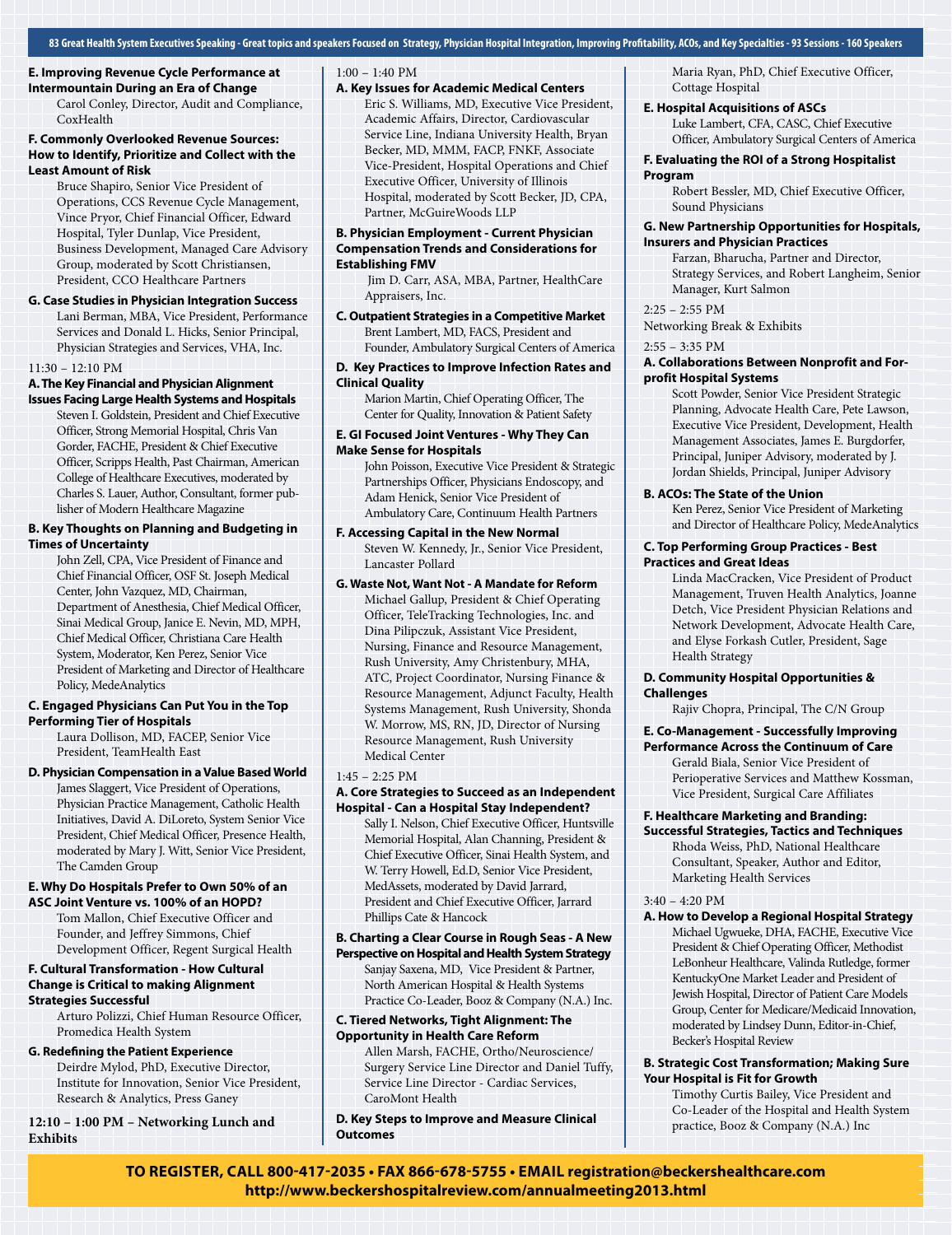**83 Great Health System Executives Speaking - Great topics and speakers Focused on Strategy, Physician Hospital Integration, Improving Profitability, ACOs, and Key Specialties - 93 Sessions - 160 Speakers**

**C. The 6 Biggest Reasons Your Strategy Will Fail** Scott Regan, Founder and Chief Execution Officer, AchieveIt

#### **D. Clinical Transformation: Fundamentally Changing Clinical Processes to Achieve a Sustainable Advantage**

Andrew Ziskind, MD, Managing Director, Huron Healthcare and Stephen A. Mette, MD, Chief, Department of Critical Care, Maine Medical Center, Associate Professor of Medicine, Tufts University School of Medicine

#### **E. Activity Based Costing for Endoscopy Units**

Michael J. Goldberg, MD, NorthShore University HealthSystem

#### **F. Anesthesia and Perioperative Alignment in the Age of Health Care Reform**

Michael B. Simon, MD, Regional Director, North American Partners in Anesthesia, Chairman, Department of Anesthesia, UPMC Hamot Medical Center, Chairman, Department of Anesthesia, Macneal Hospital

#### **G. New Ideas to Improve Results**

Michael Gallup, President & Chief Operating Officer, TeleTracking Technologies, Inc., Robert M. Dahl, Vice President and Chief Operating Officer, Surgical Directions, LLC, Russell Hall, Vice President, Acute Care, Provista, moderated by Scott Becker, JD, CPA, Partner, McGuireWoods LLP

#### $4:25 - 5:10$  PM

#### **A. Accountable Care Organizations, Driving Operational Success Through Leveraging Information Technology**

William Bithoney, MD, FAAP, FAANP, Bithoney and Associates ACO Group, Bob Edmondson, MPH, FACHE, Chief Strategy Office, Carroll Hospital Center

#### **B. Key Trends in Valuing Practice Acquisitions** Kevin M. Florenz, Director of Capital Asset Valuation Services and Colin M. McDermott, Senior Manager, CFA, CPA/ABV, VMG Health

#### **C. Employed Physician Group Performance: Moving from Aggregation to Assimilation of Practices Inside Large, Hospital Employed Physician Groups**

Allen D. Kemp, MD, Chief Executive Officer, Centura Health Physician Group, Luke Peterson, Principal, Health System Advisors

#### **D. Resource Optimization: Enhanced EBIDTA Guaranteed!**

Richard Kunnes, MD, Managing Principal & Chief Executive Officer, The Sevenex Group

#### **E. The Best Ideas for ASC Joint Ventures**

Michael Stroup, Senior Vice President of Acquisitions, United Surgical Partners International and Robert Zasa, MSHHA, FACMPE, Managing Partner and Founding Partner, ASD Management, moderated by Amber McGraw Walsh, Partner, McGuireWoods LLP

#### **F. A Tale of Two Coasts: What Hospitals and Health Systems Can Learn from California and Massachusetts**

Walter W. Morrissey, MD, Senior Vice President Kauffman Hall with Dan Clarin, Assistant Vice President, Kaufman Hall

### 5:15 – 6:30 PM Networking Reception, Cash Raffles & Exhibits

## **Saturday, May 11, 2013**

7:15 – 8:15 am – Continental Breakfast

8:15 – 9:00 AM

#### **A. 8 Key Issues Facing Hospitals 2013** Scott Becker, JD, CPA, Partner, McGuireWoods LLP

#### **B. Orthopedic Service Line Vision for Present and Future Success**

Bill Munley, Vice President Orthopedics and Professional Services, Bon Secours St. Francis Health System

#### **C. Using the ER as a Hospital Front Door and Revenue Generator**

John G. Holstein, Director, Medical Management Professionals, Mark Mackey, MD, MBA, FACEP, Vice Chairman Clinical Operations, Department of Emergency Medicine, University of Illinois at Chicago Hospital and Chief Financial Officer, and Richard Jones, Senior Vice President and Chief Financial Officer, Reading Health System

#### **D. Getting Peer Review to Work**

Todd Lang, MD, Medical Director of Emergency & Trauma Services, Lourdes Health Network

#### **E. Strategies to Ease EHR Adoption and Meaningful Use Attestation in a Critical Access Hospital**

Rita McDaniel, RN, Director of Nursing Informatics and Devin Carpenter, RN, Assistant Director of Nursing, Parmer Medical Center

#### 9:05 – 9:45 AM

#### **A. The Evolving Health Care Landscape: Envisioning 2030**

Lori Schutte, MBA, President, Cejka Executive Search

#### **B. Leveraging Lessons Learned from Medicare's Bundled Payments for Care Improvement Program**

Jonathan Pearce, CPA, FHFMA, Principal,, Singletrack Analytics and Kelly Price, Director, DataGen group, Hospital Association of New York State

#### **C. Preparing for ICD-10**

Deborah Grider, CCS-P, CDIP, CPC, CPMA, CPH-C, CPC-P, Senior Manager, Revenue Cycle, Blue and Co., LLC

#### **D. New Ideas for Infection Control & Safety**

Adam Boris, Chief Executive Officer, IC-Net, Nicole Gritton, MSN/MBA, Vice President of Nursing, Laser Spine Institute, and Morris Miller, Chief Executive Officer, Xenex, moderated by Katherine C. Lin, Associate, McGuireWoods LLP

#### **E. Assessing the Impact of Your Hospitalist Scheduling Model on Physician Subsidy**

Jeffrey Taylor, President and Chief Operating Officer, IPC The Hospitalist Company

#### 9:50 – 10:30 AM

#### **A. Creating a Meaningful Affiliation Between Health Care Organizations and Physician Partners**

Jeff Wasserman, President, JW Healthcare Strategies and and Valarie Jackson, Executive Director Regional Operations, UPMC Hamotk

#### **B. Setting Up Successful Physician Compensation Models**

Craig Fowler, Vice President of Recruiting, Training and Public Relations, Pinnacle Health Group and Jeffrey Freygang, FACHE, Associate Administrator, Boys Town National Research Hospital

#### **C. Analyzing the Financial Impact of ICD 10 - Practical Considerations to Minimize Losses in Productivity, Cash Flows and Profits, and Mitigate Risk for Compliance**

Laura DeBusk, Senior Director, Business Development, White Plume Technologies, and Deborah Grider, CCS-P, CDIP, CPC, CPMA, CPC-H, CPC-P, Senior Manager Revenue Cycle, Blue and Co., LLC

#### **D. Integration Strategies for Financial Success, Financial Management: Chief Financial Officer Strategies**

Keith E. Chew, Senior Strategic Consultant, **McKesson** 

#### **E. Codes That Matter**

Fletcher Lance, Vice President, North Highland Company and Cody Schmits, Manager, North Highland Company

#### 10:35 – 11:15 AM

#### **A. The Changing Landscape of Chief Executive Officer and CFO Compensation**

James E. Rohan, Vice President and Managing Director, Sullivan, Cotter and Associates, Inc.

#### **B. Using Technology to Create the Ultimate Revenue Cycle**

Christine Kutt, Executive Consultant, Healthcare Revenue Cycle Solutions, Vantiv

#### **C. How Cloud-based Services Empower Clinical Integration**

Stephen Kahane, MD, President, Enterprise Solutions, athenahealth

#### **D. How to Implement Clinical Service Lines with Dyad Leadership**

William K. Cors, MD, MMM, FACPE, Chief Quality Medical Officer, Pocono Health System

#### **E. Rebuilding the Clinical Enterprise in Progressive Steps Across Payment Structures: Keys to Success**

Stephen Kardon, Principal, North Highland Company

#### 11:20 – 12:00 PM

#### **A. The Key Legal and Risk Areas Facing Hospitals - From Anti Kickback, False Claims to Stark and Back to Anti Trust**

Scott Becker, JD, CPA, Partner, Barton Walker, Partner, Gretchen Heinze Townshend, Associate, Meggan Michelle Bushee, Associate, and Holly Carnell, Associate, McGuireWoods LLP

12:00 PM – Meeting Adjourns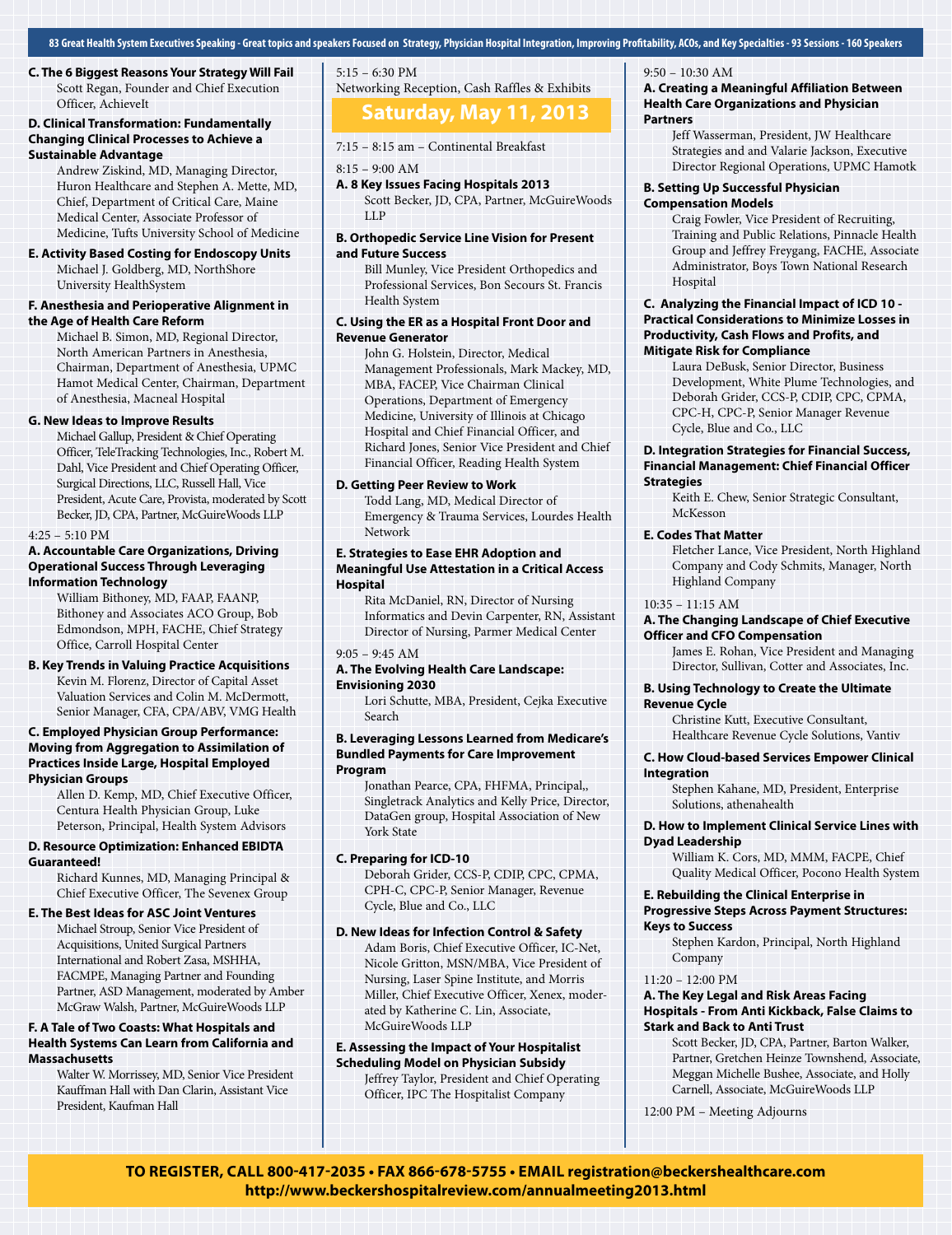**83 Great Health System Executives Speaking Great topics and speakers Focused on Strategy, Physician Hospital Integration, Improving Profitability, ACOs, and Key Specialties 93 Sessions - 160 Speakers**



Lou Holtz has established himself as one of the most successful college football coaches of all time.

Born Louis Leo Holtz on January 6, 1937, Holtz grew up in East Liverpool, Ohio, just up the Ohio River from his Follansbee, West Virginia, and birthplace. He graduated from East Liverpool High School, earned a Bachelor of Science degree in history from Kent State in 1959 and a master's degree from Iowa in arts and education in 1961. He played linebacker at Kent State for two seasons before an injury ended his career. He has received 4 honorary doctorate degrees.

Holtz is the only coach in the history of college football to: 1) Take 6 different teams to a bowl game. 2) Win 5 bowl games with different teams. 3) To have 4 different college teams ranked in the final Top 20 poll.

Currently, Holtz serves as a college football studio analyst on ESPN. He appears on ESPNEWS', ESPN College GameDay programs, SportsCenter as well as serves as an on site analyst for college football games.

Holtz has authored three New York Times best-selling books The Fighting Spirit that chronicled Notre Dame's 1988 championship season and Winning Everyday: A Game Plan For Success (August 1998), which has been published in several languages. His latest book which was released August 15, 2006 is Wins, Losses and Lessons, an autobiography of his life and the lessons he has learned, and is also a best seller.

Additionally, he has produced three highly acclaimed motivational videos: Do Right, Do Right II, and If Enough People Care. The Lou Holtz Hall of Fame opened in East Liverpool.



Patrick Lencioni is founder and president of The Table Group, a firm dedicated to providing organizations with ideas, products and services that improve teamwork, clarity and employee engagement.

Lencioni's passion for organizations and teams is reflected in his writing, speaking and executive consulting. Pat is the author of ten best-selling books with over three million copies sold. After ten years in print, his book The Five Dysfunctions of a Team continues to be a fixture on national best-seller lists. His latest book, The Advantage: Why Organizational Health Trumps Everything Else in Business, became an immediate national best-seller.

The wide-spread appeal of Lencioni's leadership models have yielded a diverse base of speaking and consulting clients, including a mix of Fortune 500 companies, professional sports organizations, the military, non-profits, schools and churches.

Pat addresses thousands of leaders each year at world class organizations and national conferences. Consistently the top rated keynote speaker at major events, Pat shares his insights and inspires his audiences through his accessibility, humor and story-telling.

Named in Fortune magazine as one of the 'ten new gurus you should know,' Pat and his work have been featured in USA TODAY, Bloomberg Businessweek, and Harvard Business Review, to name a few.

Prior to founding his firm, he worked as a corporate executive for Sybase, Oracle and Bain & Company. Pat lives in the San Francisco Bay Area with his wife and four sons.



Bret Baier serves as the anchor of Fox News Channel's (FNC) Special Report with Bret Baier, the number one cable news program in its timeslot (6-7 p.m. ET). Before assuming this role, which he took over for Brit Hume in January of 2009, Baier served as chief White House correspondent, where he reported on presidential activities on a national and international level from 2006-2009. Prior to being named chief White House correspondent, Baier served as national security correspondent and reported on

military and national security affairs, as well as on defense, military policy and the intelligence community from the Pentagon from 2001-2006.

Throughout his career, Baier has secured numerous exclusive interviews with government officials. He had the only interview with President Obama during the week leading up to the historic health care vote in the House of Representatives in March 2010. Additionally, Baier has interviewed President George W. Bush, Vice President Cheney, Secretary of Defense Donald Rumsfeld and the Chairman of the Joint Chiefs of Staff Peter Pace. He has also spoken with Israeli Prime Minister Benjamin Netanyahu in anticipation of key peace talks at the United Nations, Polish President Lech Kaczynski days after the U.S. decision to abort missile defense plans in Poland, and Georgian

President Mikheul Saakashvili after the Russian invasion of Georgia. In addition, Baier had an exclusive sit-down with General Petraeus, which was his final interview as the head of U.S. operations, live from Iraq in September 2008. A graduate of DePauw University, Baier has a bachelor's degree in Political Science and English.



**Charles S. Lauer –** Mr. Lauer was the publisher of Modern Healthcare for more than 30 years, taking it from a monthly money-losing proposition when Crain Communications purchased the magazine in 1976 to the nation's leading healthcare news weekly. Known throughout the healthcare industry and beyond as a leader, Chuck Lauer is now a healthcare consultant, an author, public speaker and award-winning businessman who is in demand for his motivational messages to top companies nationwide.

Mr. Lauer's career includes early success as a retail representative for Life Magazine at Time, Inc., and later as a drug merchandising manager of Look. The consummate salesman, he served as Midwest Sales Manager for two McGraw-Hill trade publications and was general sales manager for the publications of the American Medical Association where he became the AMA's director of communications. He also held various positions with Family Media, Inc. and Petersen Publishing. He is a graduate of Middlebury College in Vermont, Mr. Lauer served in the United States Army as a corporal during the Korean War and continued his postgraduate education at the Northwestern University Medill School of Journalism in Evanston, Illinois.

# **Plus more than 50 CEOs, CFOs and COOs speaking**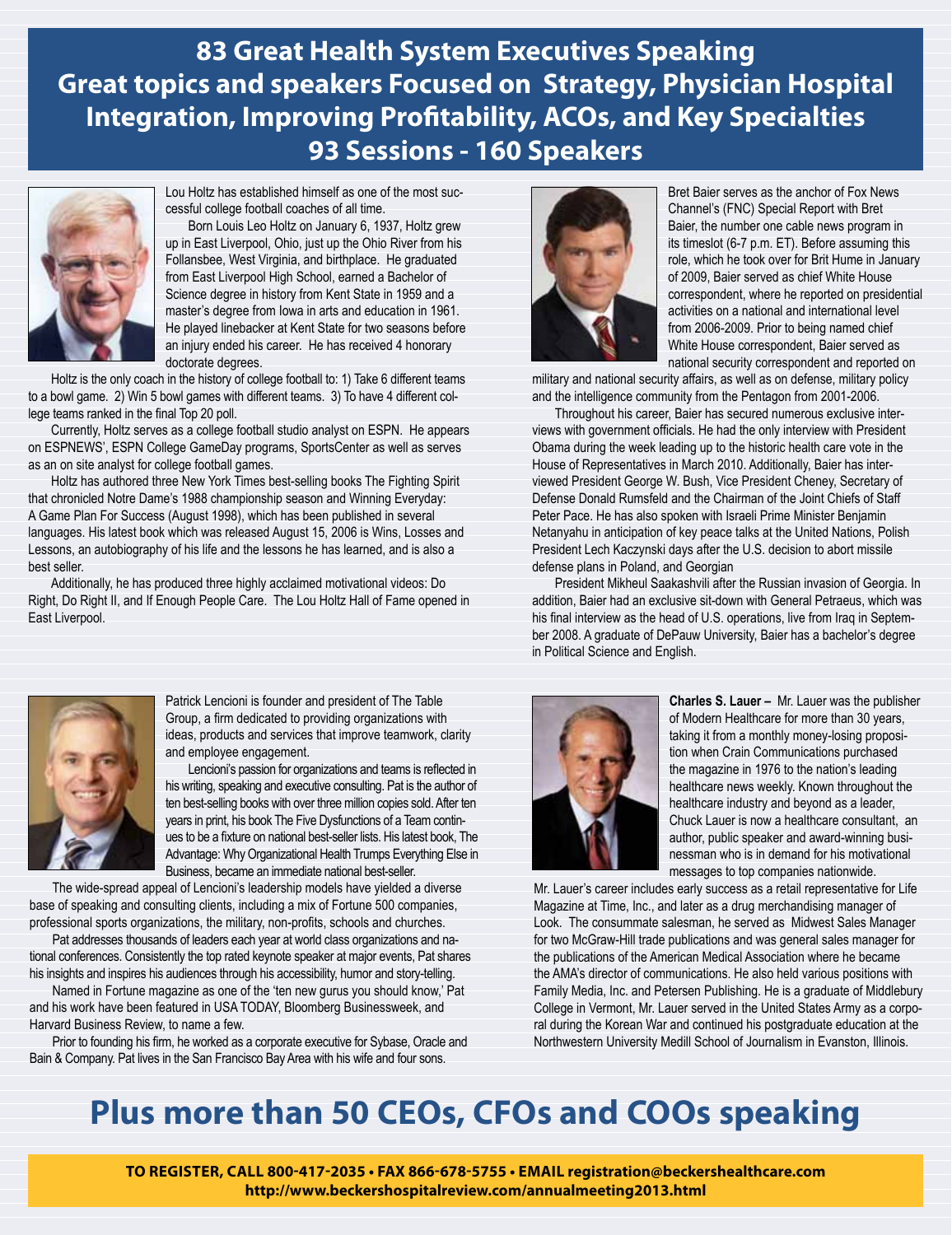# Register by April 1, 2013 and SAVE!

# **Becker's Hospital Review Annual Meeting**

# **83 Great Health System Executives Speaking**

**Great topics and speakers Focused on Strategy, Physician Hospital Integration, Improving Profitability, ACOs, and Key Specialties 93 Sessions - 160 Speakers**

# Thank you to our corporate sponsors!



- **• 93 Sessions, 160 Speakers**
- **• 50 Plus CEOs, CFOs and COOs speaking**
- **• Great topics and speakers focused on ACOs, Physician-Hospital Integration, Improving Profits and Key Specialties**
- **• The smartest people in the healthcare arena**
- **• Focused talks and panels on the most important subjects facing health systems today**
- **• Keynote presentation from Coach Lou Holtz, former college football coach, active sportscaster, author and motivational speaker**
- **• Keynote presentation from Patrick Lencioni, founder and president of The Table Group, author of ten best selling books**
- **• Keynote panels led by Bret Baier, Fox News anchor on Special Report with Bret Baier, former White House correspondent**
- **• Listen to key strategies for CFOs and the current state of the healthcare credit markets**
- **• Co-chaired and panels led by Charles S. Lauer, Consultant, Author and Former Publisher of Modern Healthcare Magazine**
- **• Strategy Thinking 5 Months and 5 Years Into the Future Nancy Vish, President & Chief Nursing Officer, Baylor Heart and Vascular Hospital, Linda Hoff, Chief Financial Officer, Meriter Health Services, President & Chief Executive Officer, Physicians Plus Insurance Corporation, Barbara Martin, President and Chief Executive Officer, Vista Health, Javon Bea, President and Chief Executive Officer, Mercy Health System, Andrew Racine, MD, PhD, Senior Vice President & Chief Medical Officer, Montefiore Medical Center, Moderated by Scott Becker, JD, CPA, McGuireWoods LLP**
- **• The Best Ideas for High Performing Hospitals Now Pamela Stoyanoff, MBA, CPA, Executive Vice President - Chief Operating Officer, Methodist Health System, Chris Jones, Vice President, Strategy and Business Development, Catholic Health Initiatives, Leslie Hirsch, President and Chief Executive Officer, Saint Clare's Health System and Robert C. Garrett, President & Chief Executive Officer, Hackensack University Medical Center Moderated by Charles S. Lauer, Author, Consultant, former publisher of Modern Healthcare Magazine**
- **• The Best Opportunities and Biggest Threats to Hospitals and Health Systems, Barry Arbuckle, PhD, President and Chief Executive Officer, MemorialCare Health System, Daniel Slipkovich, Chief Executive Officer, Capella Healthcare, and Sandra Bruce, President and Chief Financial Officer, Presence Health, Moderated by Bret Baier, Fox News Anchor on Special Report with Bret Baier, Former Chief White House Correspondent**
- **• Redesigning Healthcare to Meet New Expectations Michael Tarwater, Chief Executive Officer, Carolinas HealthCare System**
- **• Key Issues for Academic Medical Centers Kenneth S. Polonsky, MD, Executive Vice President for Medical Affairs, The University of Chicago, Bryan Becker, MD, MMM, FACP, FNKF, Associate Vice-President, Hospital Operations and Chief Executive Officer, University of Illinois Hospital, Eric S. Williams, MD, Executive Vice President, Academic Affairs, Director, Cardiovascular Service Line, Indiana University Health System, moderated by Scott Becker, JD, CPA, McGuireWoods LLP**
- **• The Best Ideas for ACOs, PHOs and Shared Savings Agreements Scott Sarran, MD, MM, Chief Medical Officer, Government Programs, Health Care Service Corporation , Michael A. Kasper, CEO, DuPage Medical Group, Michael Englehart, President, Advocate Physician Partners, M. Michael Shabot, MD, Chief Medical Officer, Memorial Hermann Health System, moderated by Scott Becker, JD, CPA, McGuireWoods LLP**

# **Westin Michigan Avenue** 909 North Michigan Avenue, Chicago, IL

**For more information, call Becker's Hospital Review 800-417-2035 If you would like to sponsor or exhibit at this event, please call 800-417-2035**

**To register, contact Becker's Hospital Review at 800-417-2035 or fax 866-678-5755 or Email: registration@beckershealthcare.com Register online: http://www.beckershospitalreview.com/annualmeeting2013.html**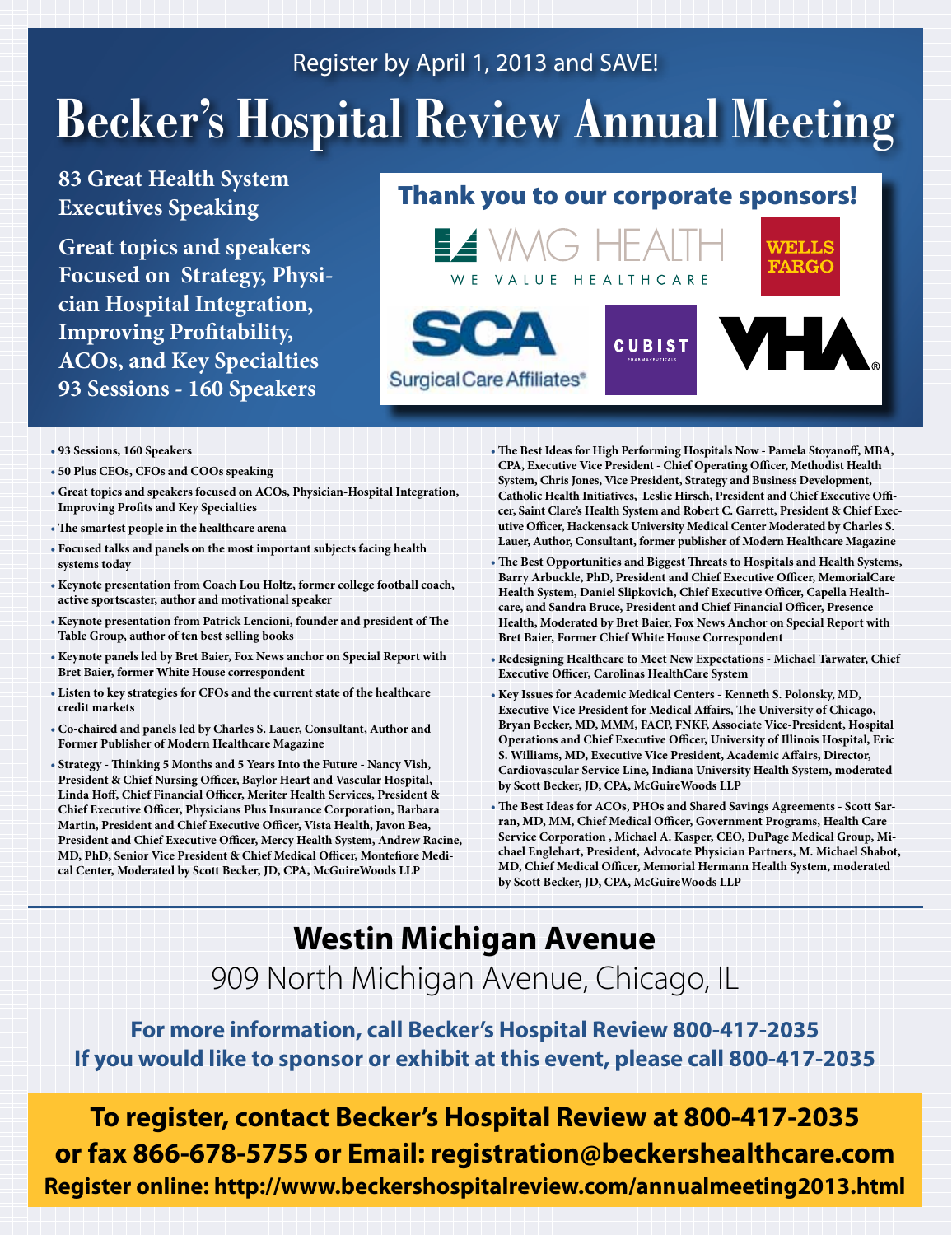# **conference speakers**

**83 Great Health System Executives Speaking - Great topics and speakers Focused on Strategy, Physician Hospital Integration, Improving Profitability, ACOs, and Key Specialties - 93 Sessions - 160 Speakers**

**Imran Andrabi, MD,** Senior Vice President and Chief Physician Executive Officer, Mercy Health Partners

**Barry Arbuckle, PhD,** President and CEO, MemorialCare Health System

**Timothy Curtis Bailey,** VP and Co-Leader of the Hospital and Health System Practice, Booz & Co.

**Javon Bea,** President & CEO, Mercy Health System **Bryan Becker, MD, MMM, FACP, FNKF,** Associate Vice President, Hospital Operations and CEO, University of Illinois Hospital

**Scott Becker, JD, CPA,** Partner, McGuireWoods LLP **Robert Bessler, MD,** CEO, Sound Physicians

**Farzan Bharucha,** Partner and Director, Strategy Practice, Kurt Salmon

**Gerald Biala,** SVP of Perioperative Services, Surgical Care Affiliates

**William Bithoney, MD, FAAP, FAANP,** Bithoney and Associates ACO Group

**Adam Boris,** CEO, ICNet Systems

**Bill Breen,** SVP, Physician Alignment, Methodist Le Bonheur Healthcare

**Ruth W. Brinkley, FACHE,** President & CEO, KentuckyOne Health

**Sandra Bruce, FACHE,** President & CEO, Presence Health

**Meggan Michelle Bushee,** Associate, McGuireWoods LLP

**Daniel M. Cain**, Co-Founder, New York, Cain Brothers & Company

**Kate Carow, MPH, FACHE,** Principal, Carow Consulting

**James T. Caillouette, MD,** Surgeon In Chief, Hoag Orthopedic Institute

**Holly Carnell,** Associate, McGuireWoods LLP

**Devin Carpenter, RN,** Assistant Director of Nursing, Parmer Medical Center

**Jim D. Carr, ASA, MBA,** Partner, HealthCare Appraisers, Inc.

**Alan H. Channing,** President & CEO, Sinai Health System

**Keith E. Chew, CMPE,** Senior Strategic Consultant, McKesson

**Rajiv Chopra,** Principal, The C/N Group **Amy Christenbury, MHA, ATC,** Project

Coordinator, Nursing Finance & Resource Management, Adjunct Faculty, Health Systems Management, Rush University

**Scott Christiansen**, President, CCO Healthcare Partners

**Dan Clarin,** Assistant Vice President, Kaufman Hall **Carol Conley,** Director, Audit and Compliance, CoxHealth

**William K. Cors, MD, MMM, FACPE,** Chief Medical Quality Officer, Pocono Health System **David Costello, PhD,** Chief Analytics Officer, Press

Ganey **Elyse Forkosh Cutler,** President, Sage Health Strategy

**Robert M. Dahl**, Vice President and Chief Operating Officer, Surgical Directions, LLC

**Daniel J. DeBehnke, MD, MBA**, Interim Chief Executive Officer, Medical College Physicians, Medical College of Wisconsin

**Laura DeBusk,** Senior Director Business Development, White Plume Technologies

**Joanne Detch,** VP Physician Relations and Network Development, Advocate Health Care

**David A. DiLoreto**, System Senior Vice President, Chief Medical Officer, Presence Health

**Laura Dollison, MD, FACEP,** Senior Vice President, TeamHealth East

**Ben Dunford,** CFO, Texas Regional Medical Center at Sunnyvale

**Tyler Dunlap**, Vice President, Business Development, Managed Care Advisory Group

**Lindsey Dunn,** Editor In Chief, Becker's Hospital Review

**Bob Edmondson, MPH, FACHE,** Chief Strategy Officer, Carroll Hospital Center

**Michael Englehart,** President, Advocate Physician Partners

**Richard Ferrans, MD, ScM,** System Vice President Clinical Integration and Accountable Care, Presence Health

**Kevin M. Florenz,** Director of Capital Asset Valuation Services, VMG Health

**Craig Fowler,** VP Recruiting, Training and Public Relations, Pinnacle Health Group

**Jeffrey Freygang, FACHE,** Associate Administrator, Boys Town National Research Hospital

**J.P. Gallagher, FACHE,** COO, NorthShore University HealthSystem

**Michael Gallup,** President & Chief Operating Officer, TeleTracking Technologies, Inc.

**Russell Gardner,** Director of Revenue Cycle, Mary Free Bed Rehabilitation Hospital

**Robert C. Garrett,** President & CEO, Hackensack University Medical Center

**James Garvey,** Director, Health Care Operational Consulting, Wipfli

**Michael Glick,** Senior Manager, Blue & Co., LLC **Michael J. Goldberg, MD**, NorthShore University HealthSystem

**Steven I. Goldstein,** President & CEO, Strong Memorial Hospital

**Doug Golwas,** Senior Vice President, Medline Industries, Inc.

**Claudia Stone Gourdon,** SVP, National Marketing Manager, Healthcare Finance Group

**Deborah Grider, CCS-P, CDIP, CPC, CPMA, CPC-H, CPC-P,** Senior Manager Revenue Cycle, Blue & Co., LLC

**Nicole Gritton, MSN/MBA**, Vice President of Nursing

**Joseph J. Guarracino,** SVP & CFO, The Brooklyn Hospital Center

**Russell Hall,** Vice President, Acute Care, Provista **Adam Henick,** SVP of Ambulatory Care, Continuum Health Partners

**Bob Herman**, Editor, Becker's Hospital Review

**Dennis P. Hesch**, Executive Vice President and Chief Financial Officer, The Carle Foundation

**Pamela Hess,** President & CFO, Middle Tennessee Medical Center

**Leslie D. Hirsch,** President & CEO, Saint Clare's Health System

**Linda Hoff,** Chief Financial Officer, Meriter Health Services, President & Chief Executive Officer, Physicians Plus Insurance Corporation

**John G. Holstein,** Director, Medical Management Professionals

**Lou Holtz,** former college football coach, active sportscaster, author and motivational speaker

**W. Terry Howell, Ed.D,** Senior Vice President, MedAssets

**Valarie Jackson**, Executive Director Regional Operations, UPMC Hamot

**Jen Johnson, CFA,** Managing Partner, VMG Health **Chris Jones,** VP, Strategy & Business Development, Catholic Health Initiatives

**Richard Jones,** SVP & CFO, Reading Health System **Stephen Kardon,** Principal, North Highland Company

**Stephen Kahane, MD,** President, Enterprise Solutions/athenahealth

**Michael A. Kasper,** CEO, DuPage Medical Group **Allen D. Kemp, MD,** CEO, Centura Health Physicians Group

**Steven W. Kennedy, Jr.,** SVP, Lancaster Pollard

**Alice King**, Senior Consultant, Towers Watson

**Charles Kolodkin**, Executive Director, Enterprise Risk and Insurance, The Cleveland Clinic

**Matthew Kossman,** Vice President, Surgical Care Affiliates

**Richard Kunnes, MD,** Managing Principal & CEO, The Sevenex Group

**Christine Kutt,** Executive Consultant, Healthcare Revenue Cycle Solutions, Vantiv

**Brent Lambert, MD, FACS,** Principal & Founder, Ambulatory Surgical Centers of America

**Luke Lambert, CFA, CASC,** CEO, Ambulatory Surgical Centers of America

**Fletcher Lance,** VP, North Highland Company **Todd Lang, MD,** Medical Director of Emergency & Trauma Services, Lourdes Health Network

**Robert Langheim**, Senior Partner, Kurt Salmon **Charles S. Lauer,** Author, Consultant, Speaker, Former Publisher of Modern Healthcare Magazine

**Jeff Leland,** CEO, Blue Chip Surgical Center Partners **Patrick Lencioni,** Founder and President of The

Table Group, Author of Ten Best Selling Books

**Paula Lovell,** President, Lovell Communications, Inc. **Joseph R. Lupica, JD,** Chairman, Newpoint Health

**Adam Lynch**, Vice President, Principle Valuation, LLC

**Linda MacCracken,** VP of Product Management, Truven Health Analytics

**Mark Mackey, MD, MBA, FACEP,** Vice - Chairman Clinical Operations, Department of Emergency Medicine, University of Illinois at Chicago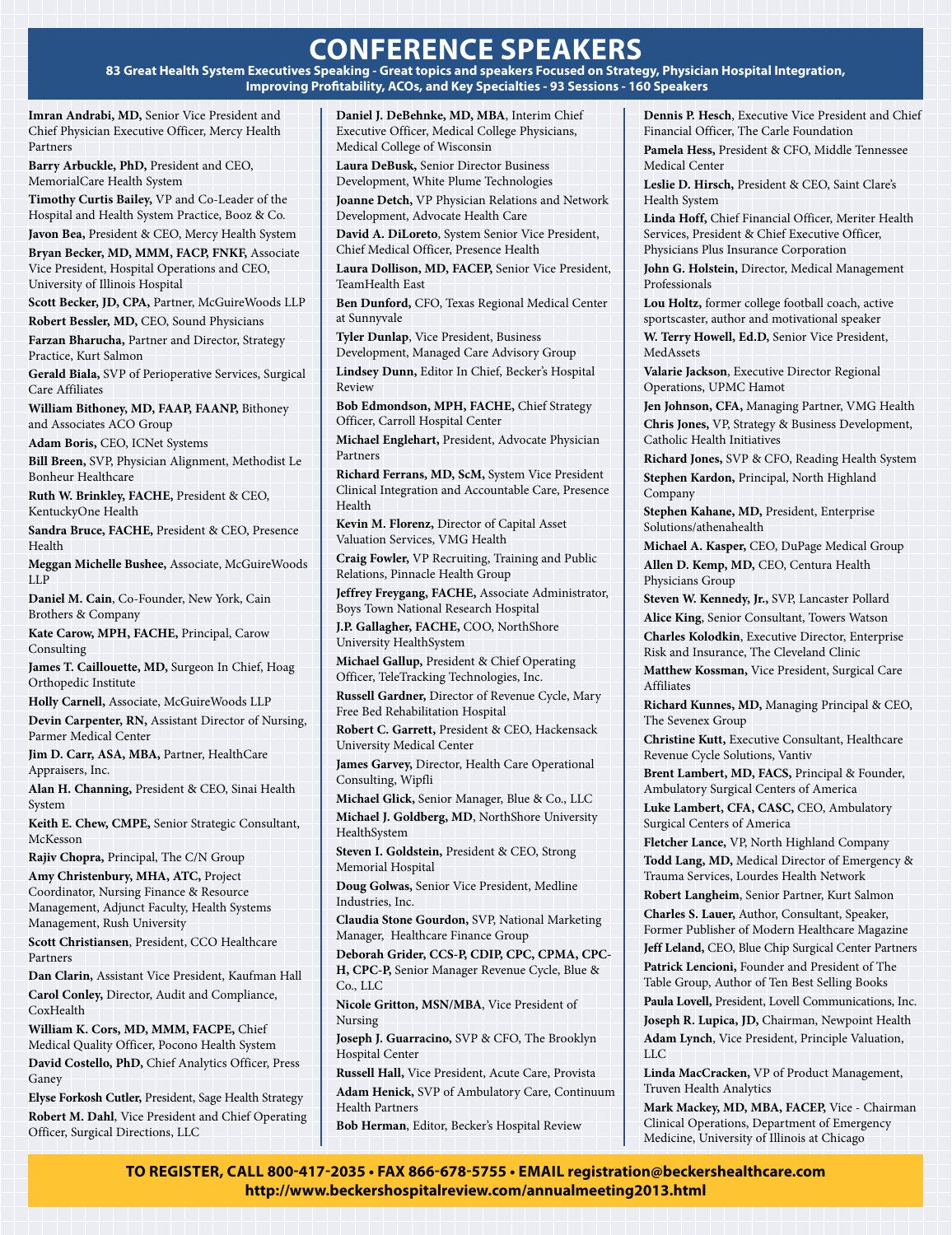# **conference speakers**

**83 Great Health System Executives Speaking - Great topics and speakers Focused on Strategy, Physician Hospital Integration, Improving Profitability, ACOs, and Key Specialties - 93 Sessions - 160 Speakers**

**Tom Mallon,** CEO & Founder, Regent Surgical Health

**Stephen L. Mansfield, PhD, FACHE,** President & CEO, Methodist Health System

**Daniel J. Marino,** President and Chief Executive Officer, Health Directions, LLC

**Allen Marsh, FACHE,** Ortho/Neuroscience/Surgery Service Line Director, CaroMont Health

**Barbara Martin,** CEO, Vista Health System

**Marion Martin, RN, MSN, MBA,** Chief Operating Officer, The Center for Quality, Innovation & Patient Safety

**Rita McDaniel, RN,** Director of Nursing Informatics, Parmer Medical Center

**Colin M. McDermott, CFA, CPA/ABV,** Senior Manager, VMG Health

**Jeffrey McLaren**, Managing Director, Huron **Healthcare** 

**Sean McNally,** CEO, Moore Clinic

**Todd J. Mello, ASA, AVA, MBA,** Partner & Founder, HealthCare Appraisers, Inc.

**Stephen A. Mette, MD,** Chief, Department of Critical Care, Maine Medical Center, Associate Professor of Medicine, Tufts University School of Medicine

**Morris Miller,** CEO, Xenex

**Robert A. Minkin, MBA, FACHE,** The Camden Group

**Walter W. Morrissey, MD,** SVP, Kaufman Hall

**Shonda W. Morrow, MS, RN, JD,** Director of Nursing Resource Management, Rush University Medical Center

**Kurt Mosley,** Vice President of Strategic Alliances, Merritt, Hawkins & Associates

**Bill Munley,** Vice President Orthopedics and Professional Services, Bon Secours St. Francis Health System

**Peter S. Myhre,** Senior Vice President, Wells Fargo Equipment Finance

**Deirdre Mylod, PhD,** Executive Director of the Institute for Innovation, Senior Vice President of Research & Analytics, Press Ganey

**Sally I. Nelson,** CEO, Huntsville Memorial Hospital **Janice E. Nevin, MD, MPH,** Chief Medical Officer,

Christiana Care Health System **Randy Oostra, DM, FACHE,** President & CEO,

ProMedica Health System

**Jonathan Pearce, CPA, FHFMA, Principal,** Singletrack Analytics, Hospital Association of New York State

**Ken Perez,** Senior Vice President of Marketing and Director of Healthcare Policy, MedeAnalytics

**Jeff Peters,** President & CEO, Surgical Directions **Luke Peterson,** Principal, Health System Advisors

**Dina Pilipczuk,** Assistant Vice President, Nursing, Finance and Resource Management, Rush University **Bruce G. Pitts, MD,** Chief Medical Officer, Sanford Health

**Dina Pilipczuk,** Assistant Vice President, Nursing, Finance and Resource Management, Rush University

**Michael Piver,** Director Strategic Integration for Surgical Services, Tanner Health System

**John Poisson,** EVP & Strategic Partnerships Officer, Physicians Endoscopy

**Arturo Polizzi,** Chief Human Resources Officer, Promedica Health System

**Scott Powder,** SVP, Strategic Planning, Advocate Health Care

**Kelly Price,** Director, DataGen Group, Hospital Association of New York State

**Andrew Racine, MD, PhD,** SVP & Chief Medical Officer, Montefiore Medical Center

**Scott Regan,** Founder & Chief Execution Officer, AchieveIt

**Tim Rice,** CEO, Cone Health

**James E. Rohan,** VP & Managing Director, Sullivan, Cotter and Associates, Inc.

**Valinda Rutledge,** former KentuckyOne Market Leader and President of Jewish Hospital, Director of Patient Care Models Group, Center for Medicare/ Medicaid Innovation

**Maria Ryan, PhD,** CEO, Cottage Hospital **Craig Rhyne, MD**, Chief Medical Officer, Covenant Health

**Sanjay Saxena, MD,** Vice President & Partner, North American Hospital & Health Systems Practice Co-Leader, Booz & Company (N.A.) Inc.

**H. Scott Sarran, MD, MM,** Chief Medical Officer, Government Programs, Health Care Service Corporation

**Cody Schmits**, Manager, North Highland Company

**Lori Schutte, MBA,** President, Cejka Executive Search **Jill Schwieters,** President, Pinstripe Healthcare

**M. Michael Shabot, MD,** Chief Medical Officer, Memorial Hermann Health System

**Bruce Shapiro**, SVP of Operations, CCS Revenue Cycle Management

**Brian Silverstein, MD**, Managing Director, GCG, Executive Product Strategist, xG Health Solutions, Geisinger Health System

**Jeffrey Simmons,** Chief Development Officer, Regent Surgical Health

**Michael B. Simon, MD,** Regional Director, North American Partners in Anesthesia, Chairman, Department of Anesthesia, UPMC Hamot Medical Center, and Chairman, Department of Anesthesia, Macneal Hospital

**James Slaggert,** Vice President of Operations, Physician Practice Management, Catholic Health Initiatives

**Matthew Slife,** Senior Project Manager, Financial Planning-Performance Improvement, The Cleveland Clinic

**Daniel S. Slipkovich,** CEO, Capella Healthcare

**Charles "Chuck" D. Stokes, MHA, FACHE,** Chief Operating Officer, Memorial Hermann Health System

**James Stone, MD, MBA, CMI,** Medical Director - Surgery/EMS/ED/Trauma, Deputy Page County Medical Examiner, Clarinda Regional Medical Center **Pamela Stoyanoff, MBA, CPA,** EVP & COO, Methodist Health System

**Michael Stroup,** Senior Vice President of Acquisitions, United Surgical Partners International **Helen Suh,** Associate, McGuireWoods LLP **Paul R. Summerside, MD, MMM,** Chief Medical Officer, BayCare Clinic, LLP

**Michael Tarwater,** CEO, Carolinas HealthCare System **Jeff Taylor,** CFO, St. Luke's Health System

**Jeffrey Taylor,** President and COO, IPC The Hospitalist Company

**Larry Taylor,** President & CEO, Practice Partners in Healthcare

**Dean Thomas,** Vice President of Clinical Service Lines, Scottsdale Healthcare

**Gretchen Heinze Townshend,** Associate, McGuireWoods LLP

**Michael J. Tretina, CPA, FHFMA, FACHE,** VP & CFO, Mary Greeley Medical Center

**Daniel Tuffy,** Service Line Director - Cardiac Services, CaroMont Health

**Tom Twinem, CPA, CIA, CHC, CFE**, Director Corporate Compliance, Children's Hospital and Health System

**Virginia S. Tyler,** VP, The Camden Group

**Michael O. Ugwueke, DHA, FACHE,** Senior Vice President and Chief Executive Officer, Methodist Healthcare - North and South Hospitals

**Kelly Utley,** CFO, Sidney Regional Health Center

**Chris Van Gorder, FACHE,** President & Chief Executive Officer, Scripps Health, Past Chairman, American College of Healthcare Executives

**John Vazquez, MD,** Chairman, Department of Anesthesia, Chief Medical Officer, Sinai Medical Group

**Kevin Vermeer,** CFO, Iowa Health System

**Nancy Vish,** President & Chief Nursing Officer, Baylor Heart and Vascular Hospital

**Barton C. Walker,** Partner, McGuireWoods LLP

**Amber McGraw Walsh,** Partner, McGuireWoods LLP

**Jeff Wasserman,** President, JW Healthcare Strategies **Kreg Weigand**, Partner, KPMG LLP

**Gary Weiss,** CFO, NorthShore University HealthSystem

**Rhoda Weiss, PhD,** National Healthcare Consultant, Speaker, Author & Editor, MemorialCare Health System

**Eric S. Williams, MD,** Executive Vice President, Academic Affairs, Director, Cardiovascular Service Line, Indiana University Health

**Mary J. Witt,** SVP, The Camden Group **Bill Woodson,** SVP, Sg2

**Donna Worsham,** Senior Vice President, National Surgical Hospitals

**Robert Zasa, MSHHA, FACMPE,** Managing Partner & Founde, ASD Management

**John R. Zell, CPA,** VP of Finance and CFO, OSF St. Jospeh Medical Center

**Andrew Ziskind, MD,** Managing Director, Huron Healthcare